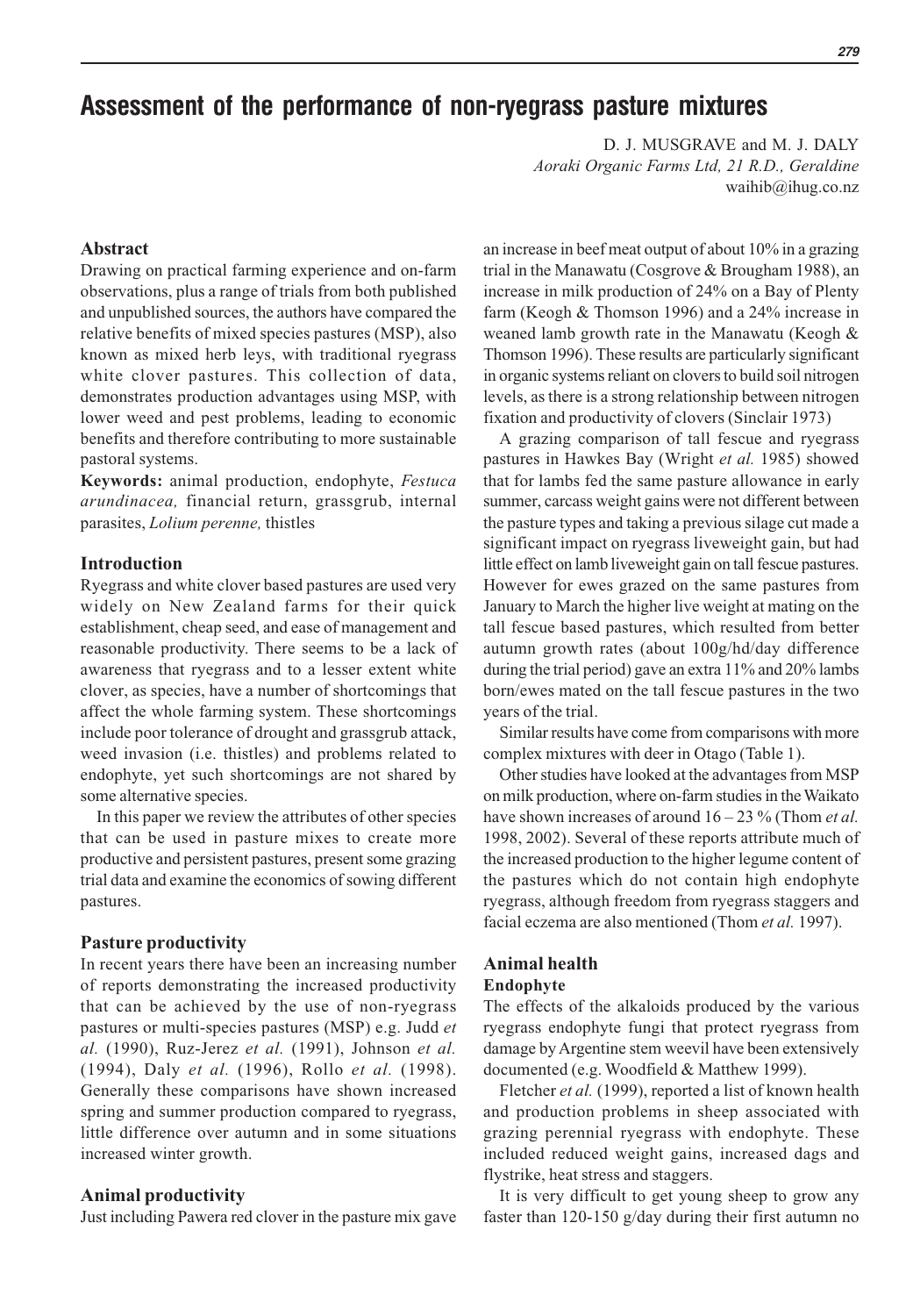matter how lush the high endophyte ryegrass pasture, whereas on species such as timothy, tall fescue, Prairie grass or low endophyte ryegrass and lucerne, growth rates of 200-240 g/day are possible (Scales *et al.* 1995; Fraser & Rowarth 1996), and on chicory, growth rates in excess of 300 g/day are possible (Scales *et al.* 1995)

This suggests that young stock grazing high endophyte ryegrass are under considerable dietary stress. Such stress is likely to make them more susceptible to internal parasites. The authors' on-farm experience have been that the need for synthetic anthelmintics is substantially less when young stock are grazed on mixed pastures free from high endophyte ryegrass.

Livestock such as deer and Alpacas are extremely susceptible to ryegrass staggers, so it is more important to have endophyte free pastures available for such animals. Alpacas are so susceptible to ryegrass staggers that once exposed to endophyte poisoning, the staggers will reoccur whenever the animals are stressed (Anne Rogers pers. comm.).

#### **Mineral levels**

Having a range of species in a pasture is an accepted way to balance the mineral status of the diet i.e. tall fescue tends to have low sodium content, which can be a problem in simple mixtures, but is not in complex mixtures. Including herbs, such as chicory or plantain in the pasture, is a particularly effective way of increasing the mineral content of the pasture (Crush & Evans 1990; Stewart 1996) which can give a useful improvement in animal performance (Scales *et al.* 1995).

Scales *et al.* (1995) and Knight *et al.* (1996) have shown that lambs feeding on lucerne and chicory can have lower levels of internal parasites, which may have the potential to reduce the need for anthelmintics.

Thus it is important for optimum livestock health and performance that mixed pastures are used – it is not sufficient to plant novel endophyte ryegrass based pastures.

## **Weed infestation**

Ryegrass pastures are quite prone to invasion by weeds such as thistles, particularly after a dry autumn or grassgrub/Porina damage. A grazing trial at Geraldine was established in 1987 to investigate compatibility of grasses and legumes with Puna chicory. The trial was laid out with three replicates with  $10 \text{ m}^2$  plots and dense, even swards were formed across the whole trial. The trial was separately fenced and periodically grazed with large numbers of sheep during the first three years, after which the fence was removed and grazed as a typical rotationally grazed sheep pasture. In the second year, following a very dry autumn, counts of nodding thistle were made and after progressive invasion by Californian thistle, further counts were taken in Year 7.

Thistle numbers recorded illustrate the potential for other pasture species to reduce weed invasion compared to ryegrass (Table 2). The general pattern was that those species that best form a complete sward, with good cover of the sown species, such as tall fescue and cocksfoot, were best at preventing the invasion of both Nodding and Californian thistles.

A further noteworthy observation was that the numbers of chicory plants were very low by the time the Californian thistle counts were taken in Year 7. Yet wherever chicory had been included in the original mixture, the number of Californian thistle plants was very low. There were clear, straight lines across the trial, dense Californian thistle on one side and nothing on the other side where the chicory had been grown. Since most Californian thistle rhizome growth commonly occurs in the compacted zone just below the cultivation zone, it seems likely that the deep taproot of chicory may be breaking up compacted layers down the soil profile, and making conditions unfavourable for Californian thistle growth.

#### **Insect damage**

The numbers of grassgrub larvae in the soil are controlled into a cyclical pattern by natural pathogens and predators. Unfortunately the level at which grassgrub numbers usually start to crash is higher than the level at which substantial damage starts to happen to ryegrass-based pastures. Two trials that measured the effects of a high population of grassgrub larvae on grass pasture productivity, showed that of all the commonly used grasses, ryegrass was by far the most sensitive (Tables 3 and 4)

A more recent study with phalaris mixtures (Fraser 1994) confirmed that pasture and animal productivity of species such as tall fescue, phalaris and cocksfoot are little affected by grass grub while ryegrass productivity is substantially reduced. An observation by David Musgrave (Author), on his own farm at Woodbury near Geraldine, is that, since using MSP for 15 years, the visual appearance of grassgrub has been negligible. However on sampling the soil on one occasion, he found that the population of grubs was  $600/m^2$  – an unusually high population, which would have eliminated a ryegrass based pasture, but in this case still supported a productive MSP.

#### **Business case Assumptions**

The financial data are taken from Profit Plan Gross Margins provided by an Ashburton based farm management consultant (Rae 2003). The returns, as presented assume a conservative 10% increase in animal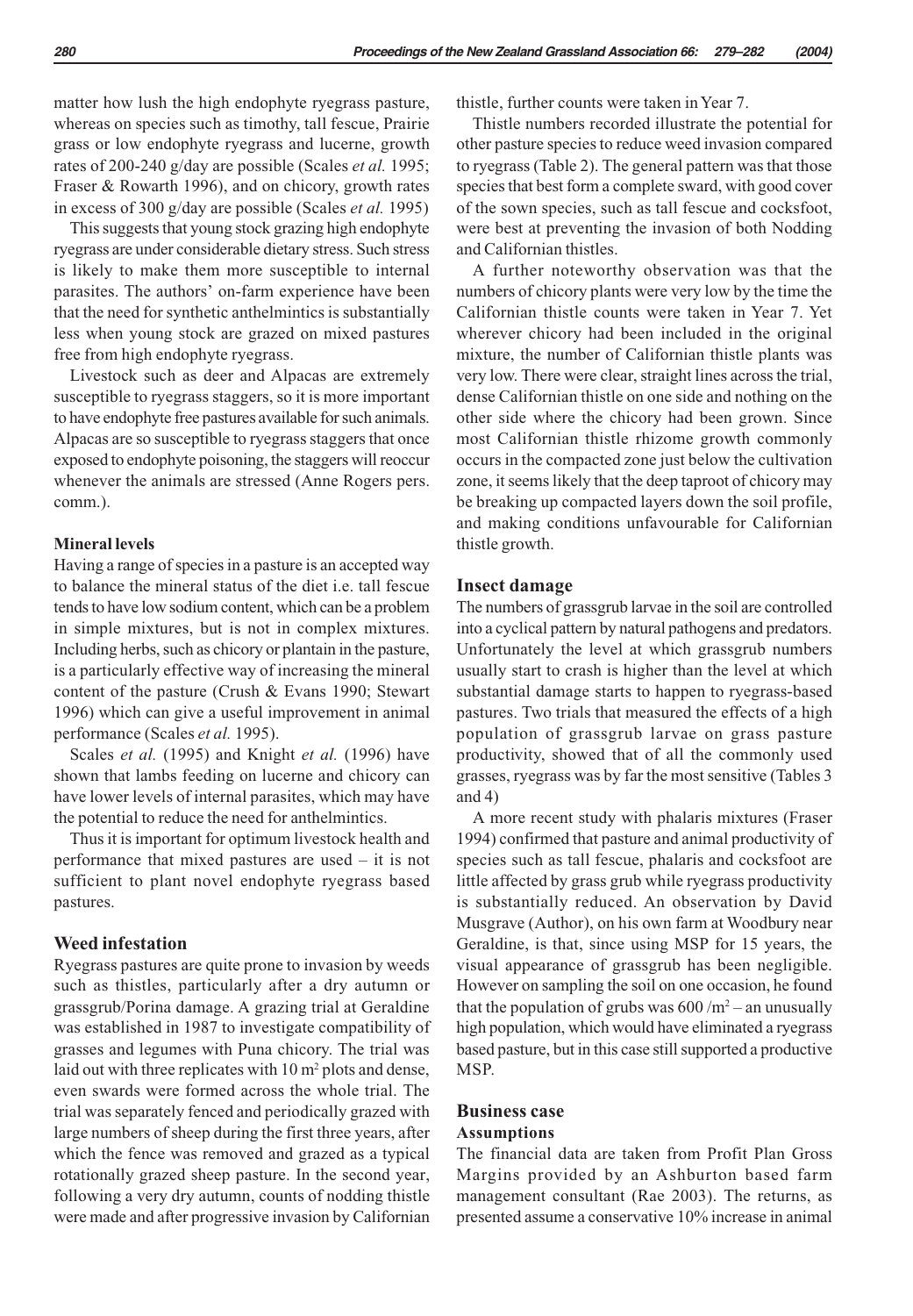|  | Table 1 Spring/summer productivity of deer grazing various pasture types at Invermay. |  |  |  |  |  |  |  |  |  |
|--|---------------------------------------------------------------------------------------|--|--|--|--|--|--|--|--|--|
|--|---------------------------------------------------------------------------------------|--|--|--|--|--|--|--|--|--|

| Pasture types                                         | Grazing days<br>(stag equivalents)<br>(over spr/sum) | Deer live-<br>weight gain<br>(kq/ha/day) | Total spr/sum<br>liveweight gain *<br>(kg/ha) | Relative<br>productivity * |
|-------------------------------------------------------|------------------------------------------------------|------------------------------------------|-----------------------------------------------|----------------------------|
| High endophyte Nui ryegrass                           | 1089                                                 | 6.05                                     | 11.4                                          | 100                        |
| Low endophyte Nui ryegrass                            | 1769                                                 | 5.52                                     | 9.9                                           | 86                         |
| Roa tall fescue                                       | 2326                                                 | 6.40                                     | 14.9                                          | 130                        |
| Roa tall fescue/Pawera red<br>clover and Puna chicory | 2470                                                 | 7.17                                     | 17.7                                          | 155                        |
| <b>LSD</b>                                            | 460                                                  |                                          |                                               |                            |

**Table 2** Levels of thistle infestation of various pasture species.

| Sown species       | Cultivar      | Nodding thistle<br>$(\text{planfs/m}^2)$<br>Year 2 | Californian thistle<br>(stems/m²)<br>Year 7 |  |
|--------------------|---------------|----------------------------------------------------|---------------------------------------------|--|
| Perennial ryegrass | Droughtmaster |                                                    | 30                                          |  |
| Chicory            | Puna          | 0.1                                                | 2                                           |  |
| Tall fescue        | Au Triumph    | 0.2                                                |                                             |  |
| Tall fescue        | Roa           | 0.8                                                | 6                                           |  |
| Cocksfoot          | Saborto       | 0.1                                                | 4                                           |  |
| Prairie grass      | Matua         | 1.7                                                | 33                                          |  |
| Sheep's burnet     |               | 0.9                                                | 31                                          |  |
| Italian ryegrass   | Concord       | 3                                                  | 27                                          |  |

**Table 3** Autumn and winter pasture production in the presence or absence of grassgrub at Wairakei.

|                    | Cultivar         | Insecticide treated<br>(kg/ha) | Untreated<br>(kg/ha) | $%$ loss |
|--------------------|------------------|--------------------------------|----------------------|----------|
| Perennial ryegrass | Ruanui           | 2480                           | 520                  | 79       |
| Tall fescue        | S <sub>170</sub> | 3180                           | 2870                 | 10       |
| Cocksfoot          | Apanui           | 2130                           | 1760                 | 17       |
| Prairie grass      | Matua            | 2520                           | 2040                 | 19       |
| White clover       | Huia             | 1700                           | 500                  | 71       |

performance from mixed pastures (a difference exceeded in all the trials referred to in Animal performance), that only one topping in the second season is required to control thistle growth (our experience) and that mixed pastures do not need topping to remove seed head growth to maintain pasture quality as most ryegrass pastures do (our experience).

We have made an attempt to quantify the potential costs and returns from planting a mixed species pasture compared to a simple ryegrass-white clover pasture (Table 7). The costs and returns are based on an East Coast sheep/beef farm and Taranaki dairy farm, but it is a relatively simple exercise to apply a similar cost/ benefit analysis to an individual farm situation.

Net returns from 16-25% higher by using MSP

| <b>Table 4</b> Grassgrub numbers and autumn pasture |
|-----------------------------------------------------|
| production in the presence or absence of            |
| grassgrub in Central Hawkes Bay (averaged           |
| over 3 years).                                      |

|                           | Autumn<br>grass grub<br>numbers<br>(no./m <sup>2</sup> ) | Autumn<br>dry matter<br>production<br>$(% \mathcal{L}_{6})$ $ $ |
|---------------------------|----------------------------------------------------------|-----------------------------------------------------------------|
| Ryegrass                  | 180                                                      | 33                                                              |
| Tall fescue               | 235                                                      | 6                                                               |
| Phalaris                  | 247                                                      | 18                                                              |
| Prairie grass             | 206                                                      | 14                                                              |
| Cocksfoot                 | 106                                                      | 10                                                              |
| <b>Browntop</b>           | 181                                                      | 37                                                              |
| After Kain et. al. (1979) |                                                          |                                                                 |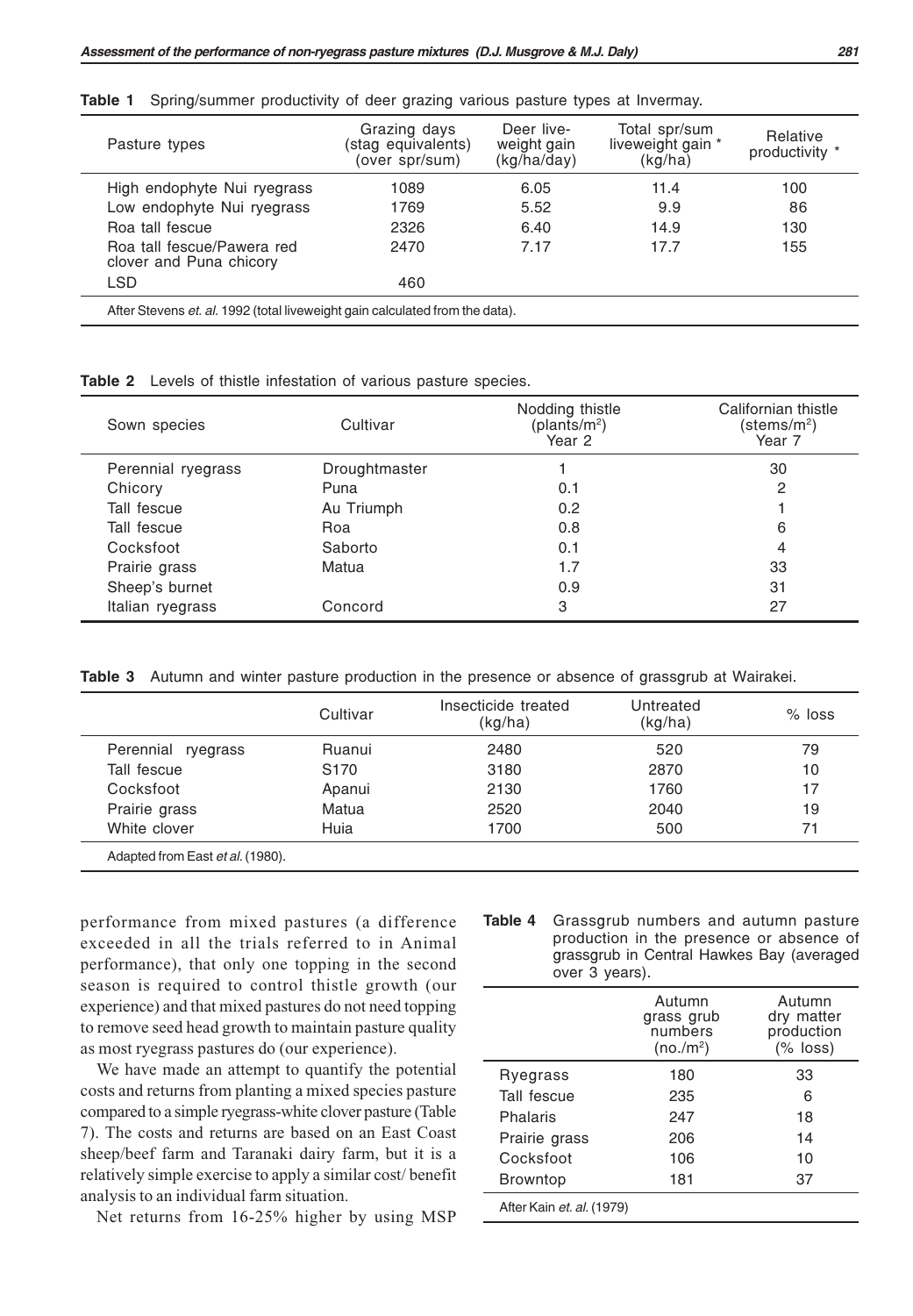|                                                                             | Ryegrass(with                                                | Clover-based mixed                              | Lucerne-based mixed             |
|-----------------------------------------------------------------------------|--------------------------------------------------------------|-------------------------------------------------|---------------------------------|
|                                                                             | AR1)/white clover                                            | pasture (MSP)                                   | pasture (MSP)                   |
| Sheep & beef<br>(over 3vrs)                                                 |                                                              |                                                 |                                 |
| Income(10 su /ha)                                                           | $$660 \times 3 = $1980$                                      | $$726(660+10\%) = $2178$                        | $$726(660+10\%) = $2178$        |
| Seed costs                                                                  | $$240 ($210 - 280)$                                          | $$250 ($240 - 265)$                             | $$230 ($220 - 250)$             |
| Variable costs -<br>Thistle control<br>Pasture topping<br>Grassgrub control | \$60 (3l Tropotox)<br>\$60 (1 per annum)<br>\$75 (BioSheild) | $$20$ (1 topping)<br>Nil<br>Nil                 | $$20$ (1 topping)<br>Nil<br>Nil |
| Total costs                                                                 | \$435                                                        | \$270                                           | \$250                           |
| Net return                                                                  | \$1,545                                                      | \$1908 (23% increase)                           | \$1928 (24.8% increase)         |
| Dairy (over 3yrs)                                                           |                                                              |                                                 |                                 |
| Income $(12 \text{ su }$ /ha)<br>Seed costs<br>Variable costs -             | $$610 x3 = $1830$<br>$$185 ($175 - 230)$                     | $$671(610+10\%) = $2013$<br>$$310 ($240 - 360)$ |                                 |
| Thistle control                                                             | \$60 (3l Tropotox)                                           | \$20 (1 topping)                                |                                 |
| Pasture topping                                                             | \$60 (1 per annum)                                           | Nil                                             |                                 |
| Grassgrub control                                                           | \$75 (BioSheild)                                             | Nil                                             |                                 |
| Total costs                                                                 | \$380                                                        | \$330                                           |                                 |
| Net return                                                                  | \$1,450                                                      | \$1,683 (16% increase)                          |                                 |
| After Rae (2003).                                                           |                                                              |                                                 |                                 |

| Table 5 Costs and returns from various pasture types. |  |  |  |  |  |  |  |
|-------------------------------------------------------|--|--|--|--|--|--|--|
|-------------------------------------------------------|--|--|--|--|--|--|--|

compared to ryegrass based pasture over a 3 year period are demonstrated (Table 5). It is widely assumed that the cost of sowing mixed species pastures is substantially greater than for a simple ryegrass-white clover pasture. The cost of using ryegrass seed containing the new novel endophytes means that this is currently not the case. Since the novel endophytes only partially address the limitations of ryegrass as a pasture species, this relatively simplistic look at the economic performance of various pasture mixtures highlights the need for farmers to reevaluate their choice of pasture mix.

## **Conclusions**

The authors have used mixed species pastures extensively on farms on the summer dry East Coast areas, with useful increases in productivity and profitability. Similar reports have been published from many areas of New Zealand. By addressing many of the inherent limitations of ryegrass-based pastures, non-ryegrass mixed species pastures are able to have a considerable impact on the health and productivity of a wide diversity farming systems throughout the country, thus contributing to the overall sustainability of these pastoral systems.

## **REFERENCES**

- Cosgrove, G.P.; Brougham, R.W. 1988. Pasture strategies for dairy beef production. *Proceedings of the New Zealand Grassland Association 49*: 57-62.
- Crush, J.R.; Evans, J.P.M. 1990. Shoot growth and herbage element concentrations of Grasslands Puna chicory under varying soil pH. *Proceedings of the*

*New Zealand Grassland Association 51*: 163-166.

- Daly, M.J.; Hunter, R.M.; Green, G.N.; Hunt, L. 1996. A comparison of multi-species pasture with ryegrasswhite clover pasture under dryland conditions. *Proceedings of the New Zealand Grassland Association 58*: 53-58.
- East, R.; Kain, W.M.; Douglas, J.A. 1980. The effect of grassgrub on the herbage production of different pasture species in the Pumice Country. *Proceedings of the New Zealand Grassland Association 41*: 105-115.
- Fletcher, L.R.; Sutherland, B.L.; Fletcher, C.G. 1999. The impact of endophyte on the health and productivity of sheep grazing rye-grass based pastures. Ryegrass Endophyte: An essential New Zealand Symbiosis. *Grassland Research and Practice Series 7.* 11-17.
- Fraser, T.J. 1994. Persistence of dryland pasture species in mixed swards in Canterbury. *Proceedings of the New Zealand Grassland Association 56*: 77-79.
- Fraser, T.J.; Rowarth, J.S. 1996. Legumes, herbs or grass for lamb performance? *Proceedings of the New Zealand Grassland Association 58*: 49-52.
- Johnson, R.J.; Thomson, N.A.; McCallum, D.A.; Judd, T.G. 1994. An evaluation of tall fescue, phalaris and cocksfoot in mixes as an alternative to single-species pastures. *Proceedings of the New Zealand Grassland Association 56*: 133-138.
- Judd, T.G.; Thomson, N.A; McCallum, D.A. 1990. Pasture management and pasture species for improved dry matter production in south Taranaki. *Proceedings of the New Zealand Grassland*